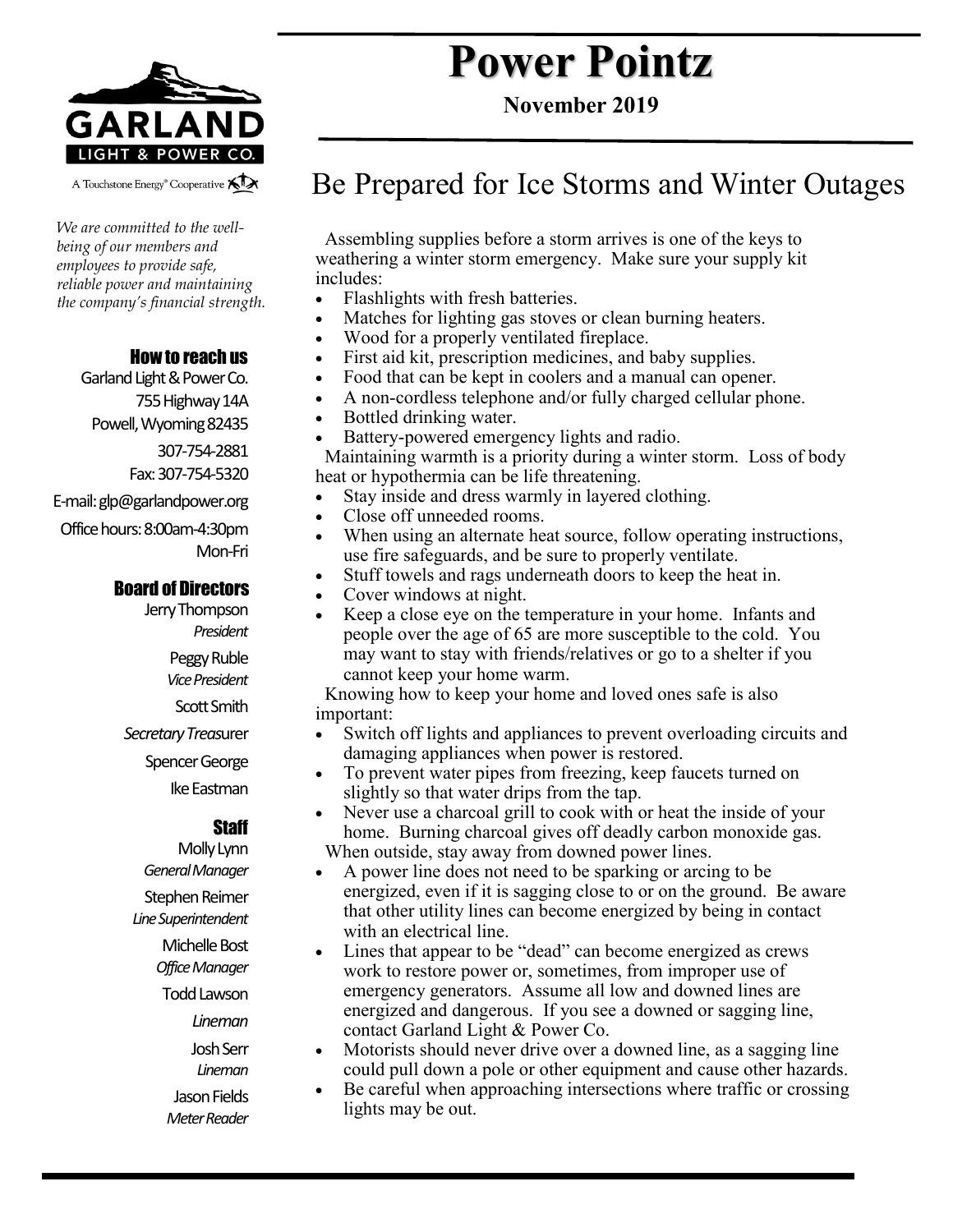## Message from Molly

We have been talking for several years about the new substation being built by Tri-State G&T (Garland's power supplier) and the many benefits it will offer Garland Light and Power Co. members. As I write this in October, construction has begun and we are well on our way to having this unit up and running by January 2020.

This project began many years ago when it became obvious that the Kysar substation north of Powell was failing and needed to be replaced. Garland looked into rebuilding Kysar and determined that it would be costly and inefficient since Garland's load growth had changed to the west part of the system and was already being constrained on the existing 69-kV WAPA transmission line that serves the area. Garland would need to pay in excess of \$6,000,000 for upgrades. That expense along with the cost of the actual substation made a new sub seem financially out of reach for the small co-op. Tri-State offered to assist Garland by siting, purchasing, permitting, and owning the new sub in order to accommodate Garland's need to tap the Tri-State 115 kV transmission line. This option would result in a substantial cost savings to the members of Garland Light and Power Co. and provide a source of power that will serve the members of Garland well into the future.

One of the questions raised is why this transmission line couldn't be underground. The answer to this is very simple. Cost. According to Tri-State, the expected **per mile** cost to underground 115 kV transmission in this area would have been in the \$4,200,000 to \$8,300,000 range. Other costly provisions would have been instituted due to the significantly longer time to restore an underground cable failure as compared to an overhead line. Since the line runs 3.5 miles, you can see how this adds up very quickly and would not have been cost efficient for Tri-State, Garland Light and Power, or Garland's members.

Once this substation becomes operational, the benefits to Garland will be immediate:

Added room for growth where Garland is seeing more opportunities. Improved reliability to existing system by adding another source of electricity. Decreased load on the WAPA 69 kV line that serves Garland's other substations. Flexibility when it comes to maintenance on other substations, lines and equipment.

Garland Light and Power Co. proudly serves our members and constantly looks for ways to improve the system. We are fortunate to partner with Tri-State, a company who agrees that our members deserve a reliable, affordable, and responsible supply of electricity.





New transmission line for the Iron Creek Substation. Bulldozing work for the start of Iron Creek Substation.

This institution is an equal opportunity provider and employer.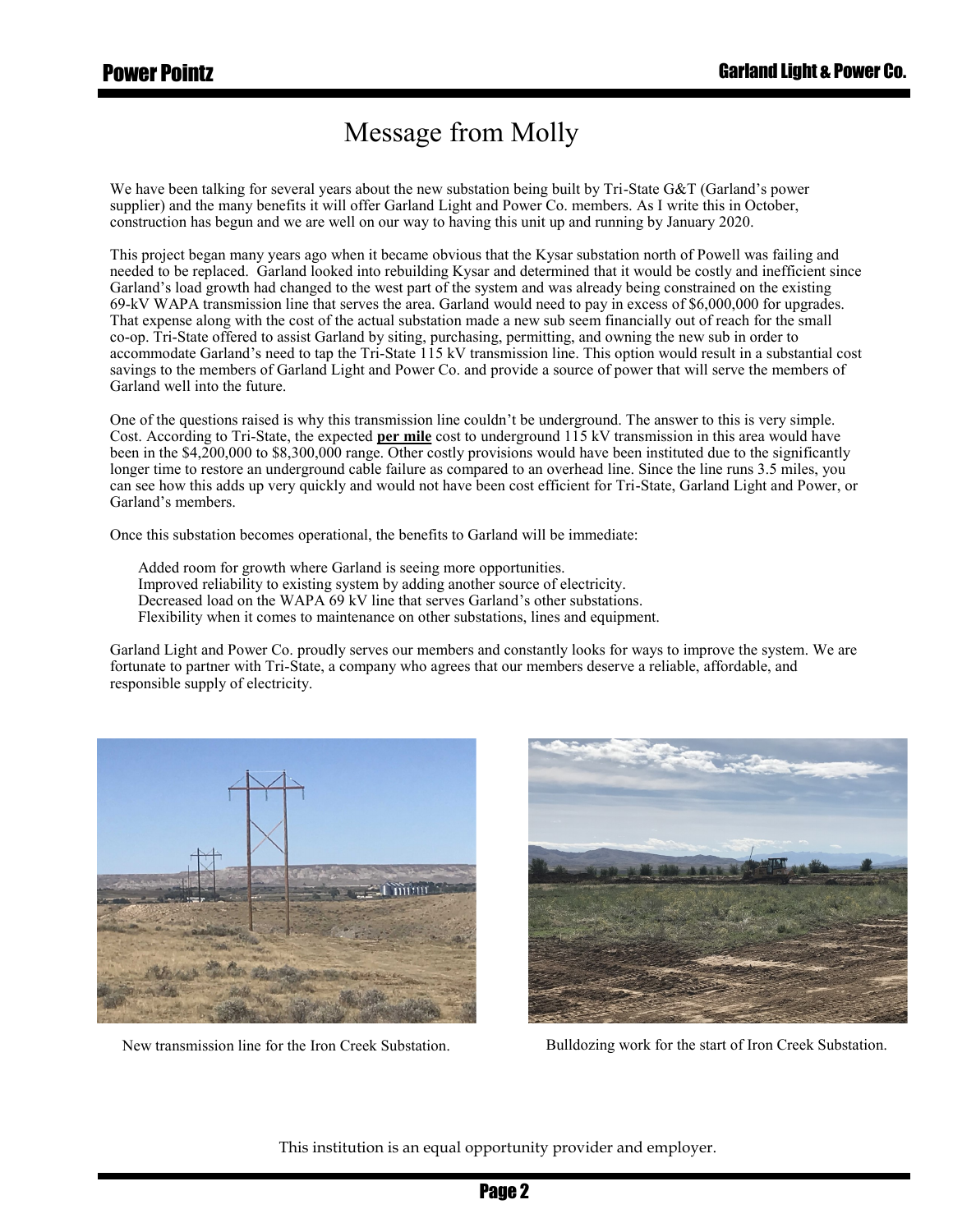## Youth Tour 2020

The Wyoming Rural Electric Association, on behalf of rural electric cooperatives in Wyoming, is sponsoring a trip for high school juniors and seniors to the National Rural Electric Cooperative Association (NRECA) Youth Tour in Washington, DC. The 2020 Youth Tour is June 19-26.

You are eligible to apply for this exciting experience because your parents are members of Garland Light & Power Co. Besides recognizing youth leadership in Wyoming our purpose is to educate young people about our Nation's history and electric cooperatives. During this week long trip you will see many sights in our Nation's Capital, Washington DC. These sights include the Lincoln Memorial, Vietnam Memorial, Holocaust Museum, Library of Congress, Mt. Vernon and the Capitol, just to name a few. You



will have the opportunity to meet with Wyoming's Senators and Representative. You will meet students from all across our country who also are members of rural electric cooperatives. You will have the opportunity to hear wonderful speakers, learn about how our government works as well as learning about cooperatives.

In addition, one of the students selected for the Youth Tour will also be eligible to represent Wyoming as a member of the NRECA Youth Leadership Council (YLC). As one of 41 members of the YLC, this student will attend a leadership conference in Arlington, Virginia, July 25-29, 2020 and the February 2021 NRECA annual meeting in San Diego, CA.

For more information please contact Molly or Michelle at the office. 307-754-2881. The deadline to contact us for more information is December  $2<sup>nd</sup>$ , 2019.

### DIYers: Don't Mess With Electricity

 Even the handiest of handymen shouldn't mess with electricity. Instead of tinkering with plugs and wires, it's a good idea to hire a qualified, licensed electrician to do electrical work around your house.

Not convinced? The Electrical Safety Foundation International recommends:

- Learn as much about your home electrical system as possible so you will know how to maintain it safely.
- Know your limitations. Do not start an electrical project that is beyond your skill level. Getting help from a pro could save your life and prevent a fire.
- Turn off the power to the circuit that you will work on.
- Unplug any appliance before you work on it.
- Test wires to make sure the power has been turned off before you touch them.
- Stay away from plumbing and gas pipes when you're working on electricity.